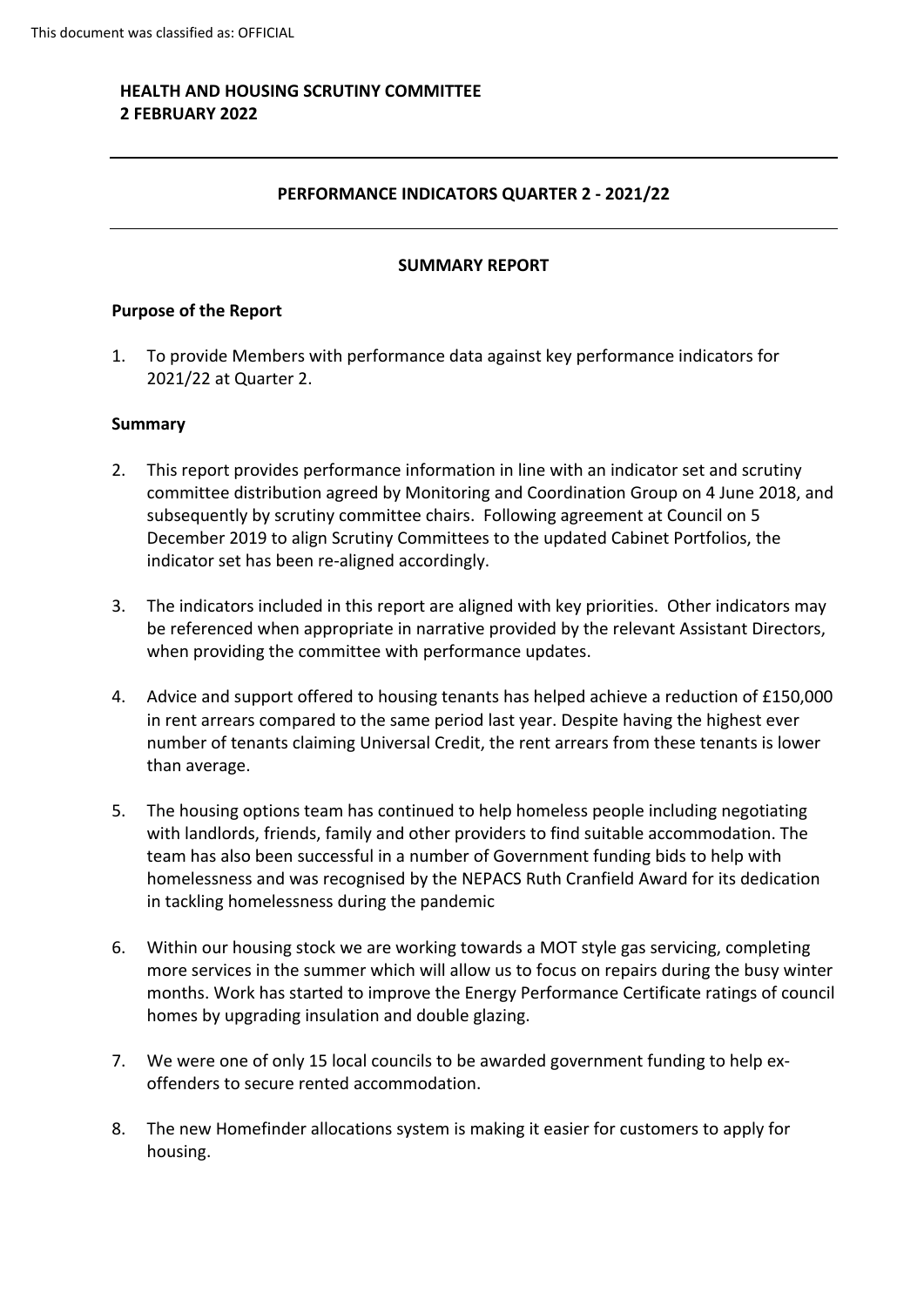- 9. Under-18 conception continues to decrease as does smoking in under-18s which is now the fourth lowest in the region. Alcohol related admissions to hospital have also fallen and are statistically better than the region.
- 10. Thirty-six indicators are reported to the committee, nine of them on a six-monthly basis and twenty-seven annually.
- 11. Six indicators are reported by both services Housing or Culture and twenty-four by Public Health.

### **Housing and Culture**

- 12. Nine of the twelve indicators are reported six-monthly and have current year data.
	- (a) Of the nine indicators reported quarterly two have a target to be compared against.

| <b>HBS 013</b> | Rent arrears of current tenants in the financial year as a % of rent debit<br>(GNPI 34)   |
|----------------|-------------------------------------------------------------------------------------------|
| <b>HBS 016</b> | Rent collected as a proportion of rents owed on HRA dwellings *including<br>arrears b/fwd |

- (b) HBS 013 had a target of 3.4%, the actual performance of 2.7% is therefore better than the target.
- (c) HBS 016 had a target of 100%, the actual of 97.36% is therefore not as good as the target.
- (d) Of the nine indicators reported quarterly all can be compared against their data at Qtr. 2 2020/21.
- (e) Six indicators are showing performance better than at the same period last year.

| <b>CUL 030</b> | Total number of visits to the Dolphin Centre (all areas)                                |  |
|----------------|-----------------------------------------------------------------------------------------|--|
| <b>CUL 064</b> | Number of individuals participating in the community sports<br>development programme    |  |
| <b>HBS 013</b> | Rent arrears of current tenants in the financial year as a % of rent debit<br>(GNPI 34) |  |
| <b>HBS 013</b> | Rent arrears of current tenants in the financial year as a % of rent debit<br>(GNPI 34) |  |
| <b>HBS 025</b> | Number of days spent in Bed and Breakfast                                               |  |
| <b>HBS 072</b> | % of dwellings not with a gas service within 12 months of last service date             |  |

(f) Three indicators are showing performance not as good as at the same period last year: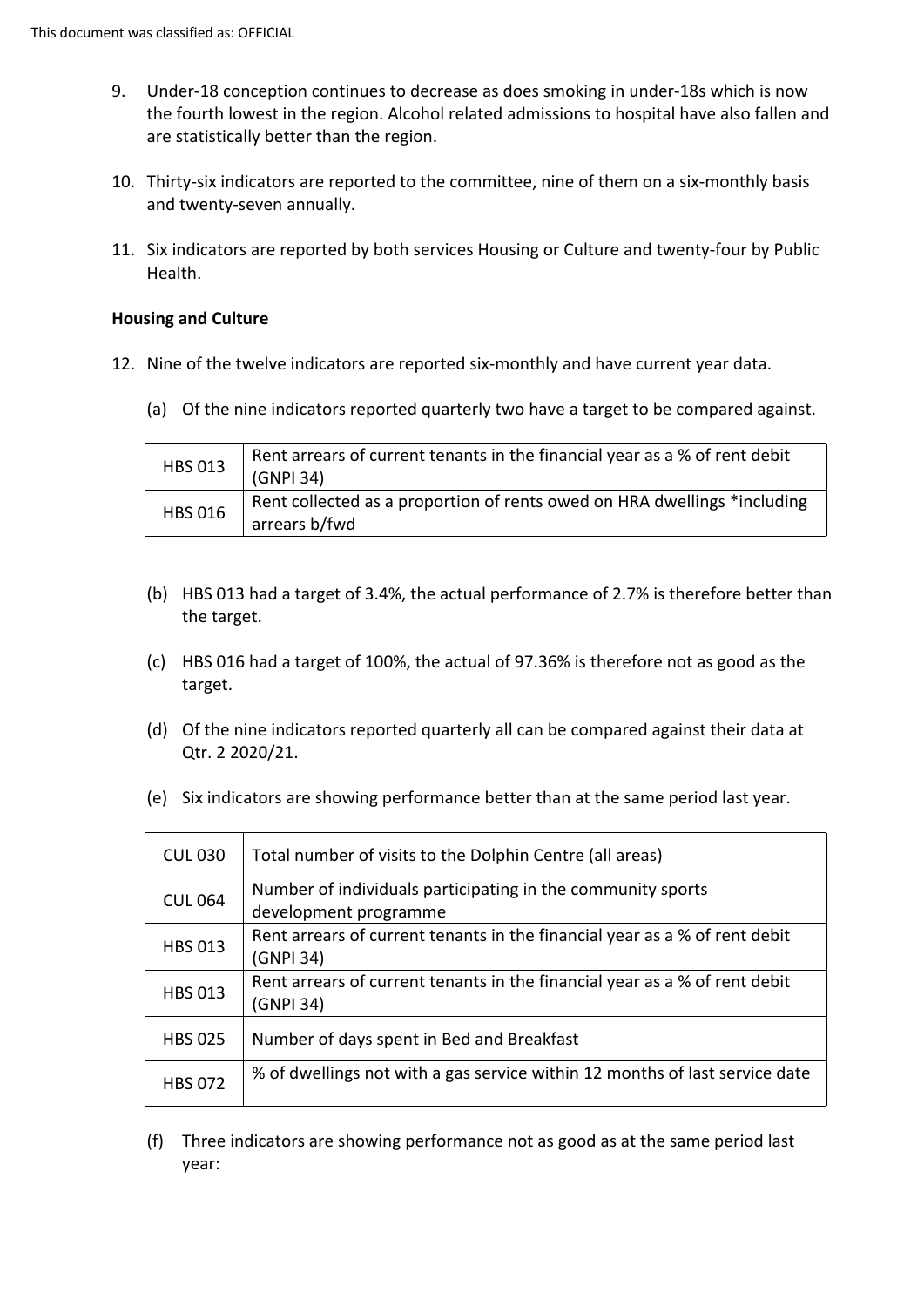| <b>CUL 063</b>  | Number of school pupils participating in the sports development<br>programme |  |
|-----------------|------------------------------------------------------------------------------|--|
| <b>HBS 027i</b> | Number of positive outcomes where homelessness has been prevented            |  |
| <b>HBS 034</b>  | Average number of days to re-let dwellings                                   |  |

(g) Of the nine indicators reported quarterly two can be compared against the previous quarter data.

(h) Two indicators are showing performance not as good as Qtr 1.

| <b>HBS 016</b> | Rent collected as a proportion of rents owed on HRA dwellings<br>*including arrears b/fwd |
|----------------|-------------------------------------------------------------------------------------------|
| <b>HBS 034</b> | Average number of days to re-let dwellings                                                |

13. A detailed performance scorecard is attached at **Appendix 1.**

## **Public Health**

- 14. Indicators are mostly reported annually with the data being released in different months throughout the year.
- 15. Eight of the twenty-four indicators have had new data released since last reported.
	- (a) Four indicators reported are showing better performance than there previous year.

| <b>PBH 009</b> | (PHOF 2.01) Low birth weight of term babies                            |  |
|----------------|------------------------------------------------------------------------|--|
| <b>PBH 016</b> | (PHOF 2.04) Rate of under-18 conceptions                               |  |
| <b>PBH 033</b> | (PHOF 2.14) Prevalence of smoking among persons aged 18 years and over |  |
| <b>PBH 052</b> | (PHOF 3.08) Antimicrobial Resistance                                   |  |

(b) Four indicators are showing performance not as good as there previous year.

| <b>PBH 044</b> | (PHOF 2.18) Alcohol related admissions to hospital                                                                                           |  |
|----------------|----------------------------------------------------------------------------------------------------------------------------------------------|--|
| <b>PBH 046</b> | (PHOF 2.22iv) Cumulative percentage of eligible population aged 40-74<br>offered an NHS Health Check who received an NHS Health Check in the |  |
| <b>PBH 048</b> | five year period<br>(PHOF 3.02) Rate of chlamydia detection per 100,000 young people aged<br>15 to 24                                        |  |
| <b>PBH 058</b> | (PHOF 4.05i) Age-standardised rate of mortality from all cancers in<br>persons less than 75 years of age per 100,000 population              |  |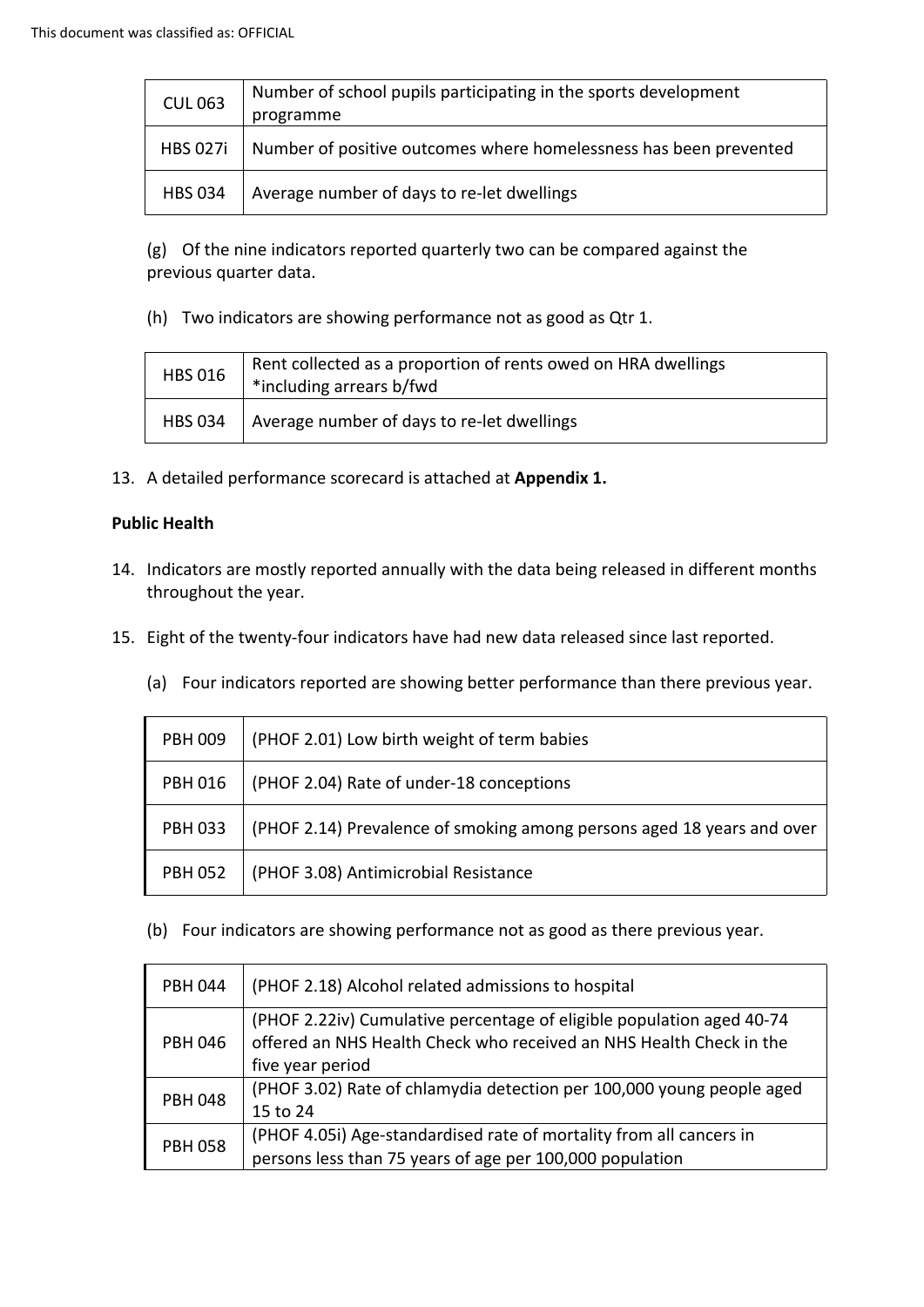16. The Public Health Q1 and Q2 Performance Highlight report is attached as **Appendix 2** and a scorecard as **Appendix 3**, providing more detailed information about the Public Health indicators (ref PBH).

#### **Recommendation**

17. It is recommended that performance information provided in this report is reviewed and noted, and relevant queries raised with appropriate Assistant Directors.

| <b>Anthony Sandys</b>     | lan Thompson                   | <b>Penny Spring</b>              |
|---------------------------|--------------------------------|----------------------------------|
| AD – Housing and Revenues | <b>AD – Community Services</b> | <b>Director of Public Health</b> |

#### **Background Papers**

Background papers were not used in the preparation of this report.

| S17 Crime and Disorder             | This report supports the Councils Crime and        |  |
|------------------------------------|----------------------------------------------------|--|
|                                    |                                                    |  |
|                                    | Disorder responsibilities                          |  |
| Health and Well Being              | This report supports performance improvement       |  |
|                                    | relating to improving the health and wellbeing     |  |
|                                    | of residents                                       |  |
| <b>Carbon Impact and Climate</b>   | There is no impact on carbon and climate           |  |
| Change                             | change as a result of this report                  |  |
| Diversity                          | This report supports the promotion of diversity    |  |
| <b>Wards Affected</b>              | This report supports performance                   |  |
|                                    | improvement across all Wards                       |  |
| <b>Groups Affected</b>             | This report supports performance improvement       |  |
|                                    | which benefits all groups                          |  |
| <b>Budget and Policy Framework</b> | This report does not represent a change to the     |  |
|                                    | budget and policy framework                        |  |
| <b>Key Decision</b>                | This is not a key decision                         |  |
| <b>Urgent Decision</b>             | This is not an urgent decision                     |  |
| <b>Council Plan</b>                | This report contributes to the Council Plan by     |  |
|                                    | involving Members in the scrutiny of performance.  |  |
| Efficiency                         | Scrutiny of performance is integral to             |  |
|                                    | optimising outcomes.                               |  |
| Impact on Looked After Children    | This report has no impact on Looked After Children |  |
| and Care Leavers                   | or Care Leavers                                    |  |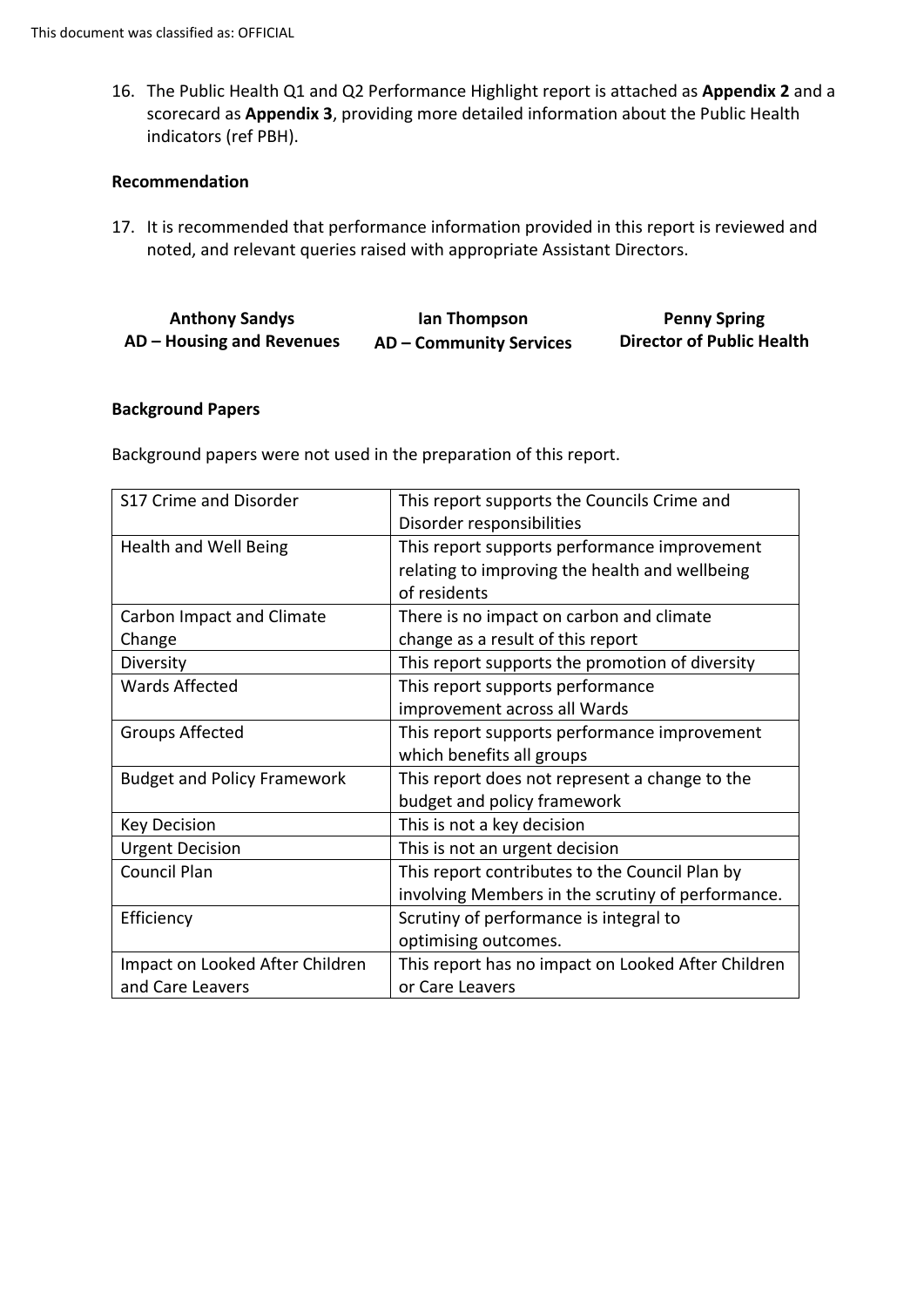#### **MAIN REPORT**

### **Information and Analysis**

### **Housing**

- 18. HBS 013 and HBS 016 Performance for rent arrears has been achieved this quarter and continues to be at a similar level to quarter 4 of 2020-21. During quarter 2, comparisons with other regional social landlords show that our rent arrears are reducing whilst the region has seen a slight increase. There has been a significant reduction in rent arrears compared to quarter 2 of 2020-21 of over £150k. Collection rates have reduced slightly in quarter 2 compared to quarter 1, but this is within expected levels. We continue to promote help and guidance, making affordable repayment plans with customers, assisting them with benefit claims and budgeting skills. The number of Council tenants receiving Universal Credit (UC) is at its highest since UC was introduced (1,650), but average rent arrears for tenants receiving UC is lower than the region average. Court hearings have recommenced and enforcement and eviction warrants have been carried out where court orders have continued to be breached; but levels of evictions remain low as this is our last option.
- 19. HBS 025 Whilst we have seen a decrease in homeless placements during quarter 2, there has still been an increase in the number of nights that individuals are staying in emergency accommodation. This is mainly due to lack of move on accommodation as a result of landlords in the private sector still having to serve a 4-month notice period until Oct 2021. In addition, we have seen an increased number of landlords who require higher bonds and a guarantor, meaning it is more challenging re-housing this cohort. Our Housing Options team continues to experience high levels of demand and this is likely to increase during the winter months. Additional staffing resource has been recruited to help us cope with demand.
- 20. HBS 027i Despite the challenges and restrictions, the Housing Options team has continued to achieve an increase in positive outcomes for homeless customers during quarter 2. This has included negotiating with landlords, friends and family and support providers to find sustainable accommodation. We have also been successful in a number of Government funding bids, which has enabled us to find the best outcomes for customers experiencing homelessness or who are at risk of being homeless.
- 21. HBS 034 The average re-let times for Council properties has increased during quarter 2 for a number of reasons. In September, we had a 2-week period where no new housing allocations were made as we transitioned from the old Compass allocations system to the new Homefinder system. In addition, our Building Services team has continued to experience recruitment difficulties across a number of trades impacting our ability to refurbish void properties to the required standard during quarter 2. However, additional resources has now been allocated to void properties and we are confident that re-let times will return to expected levels during quarter 3.
- 22. HBS 072 The percentage of dwellings without a gas service within 12 months of last service date is 0.5% in Quarter 2. This is an improvement from 2020-21 and since quarter 1 of 2021-22. 2,175 gas services were undertaken in quarter 2, compared to 1,463 for the same period in 2020-21. Staffing issues, with the availability of qualified gas fitters, was a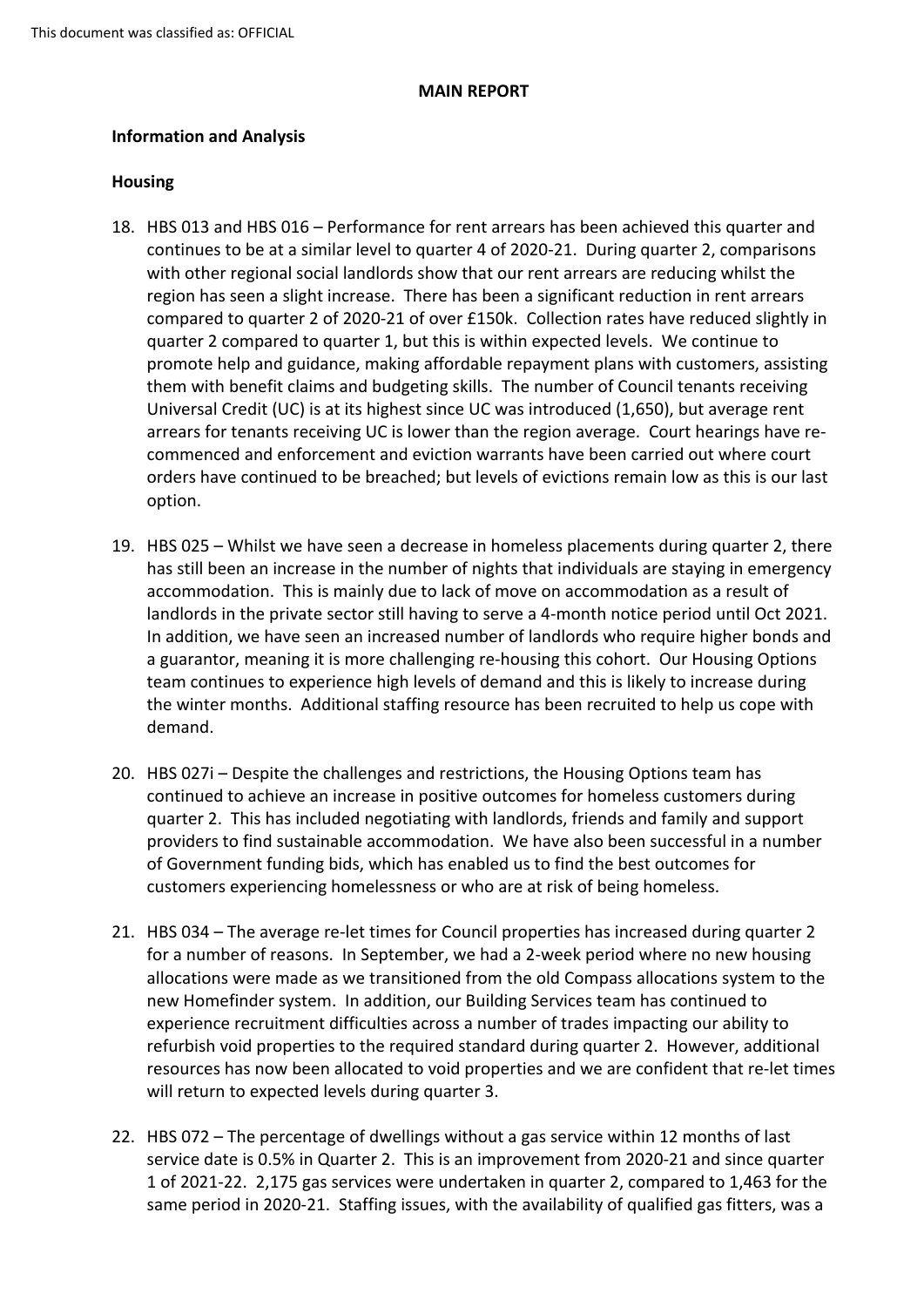major factor preventing us from booking in as many gas servicing appointments during quarter 1. However, additional resource has been brought in and performance has significantly improved. We are now working towards a MOT style servicing, completing more services in the summer months and less in the winter months. This will allow us to focus more on our repairs and maintenance during the busy winter months. Overall performance in this key area continues to be excellent.

### Housing Achievements for Quarter 2

- 23. Housing Services started to undertake the work to improve the Energy Performance Certificate (EPC) rating of Council homes during quarter 2, as part of the first phase of the Local Authority Delivery (LAD) programme. Work commenced in June 2021 to upgrade loft insulation and double glazing to 765 Council homes.
- 24. In addition, a further successful bid for LAD funding was also achieved in quarter 2 to double glaze another 110 Council properties and brings the total Government funding received for this work to £1.26m.
- 25. Housing Services were also successful is bidding for an additional £52,000 to assist exoffenders to secure rented accommodation in Darlington, one of only 15 successful bids in the country. The funding will provide rent guarantees to allow up to 22 customers to access private sector tenancies.
- 26. Our Housing Options team were recognised by the NEPACS Ruth Cranfield Award for their dedication in housing and tackling homelessness during the pandemic. Each year, the NEPACS Ruth Cranfield Awards highlight and celebrate examples of exceptional work by people in the North East in the cause of rehabilitating prisoners into society and helping to cut the risk of re-offending.
- 27. The new Homefinder allocations system went live in quarter 2. The new system will make it easier for customers to apply for housing, speeding up the registration process, providing customers with better information about available properties and enabling customers to track their bids for properties.
- 28. Sheltered and extra care housing schemes started to re-open during quarter 2 as a result of the relaxation of Covid restrictions. Extra care schemes started to serve meals in the restaurants in arranged sittings and tenants are being encouraged to have their lunch together again. Move More facilitated small group exercises and larger activities were organised in the communal garden areas. The activity sessions have had 761 attendees since the easing of restrictions.

# **Culture**

29. CUL 030, CUL 063, CUL 064 - As COVID restrictions have been relaxed, the Dolphin Centre reopened in line with ongoing national restrictions with customers returning to use the facilities. Last year's Schools Sports programme figures included the Virtual Tees Valley School Games, which this year's figures don't. Going forward there will be a marked improvement in the School Games figures as all of the events/festivals are back up and running. For the Community Sports Development programme, the holiday programme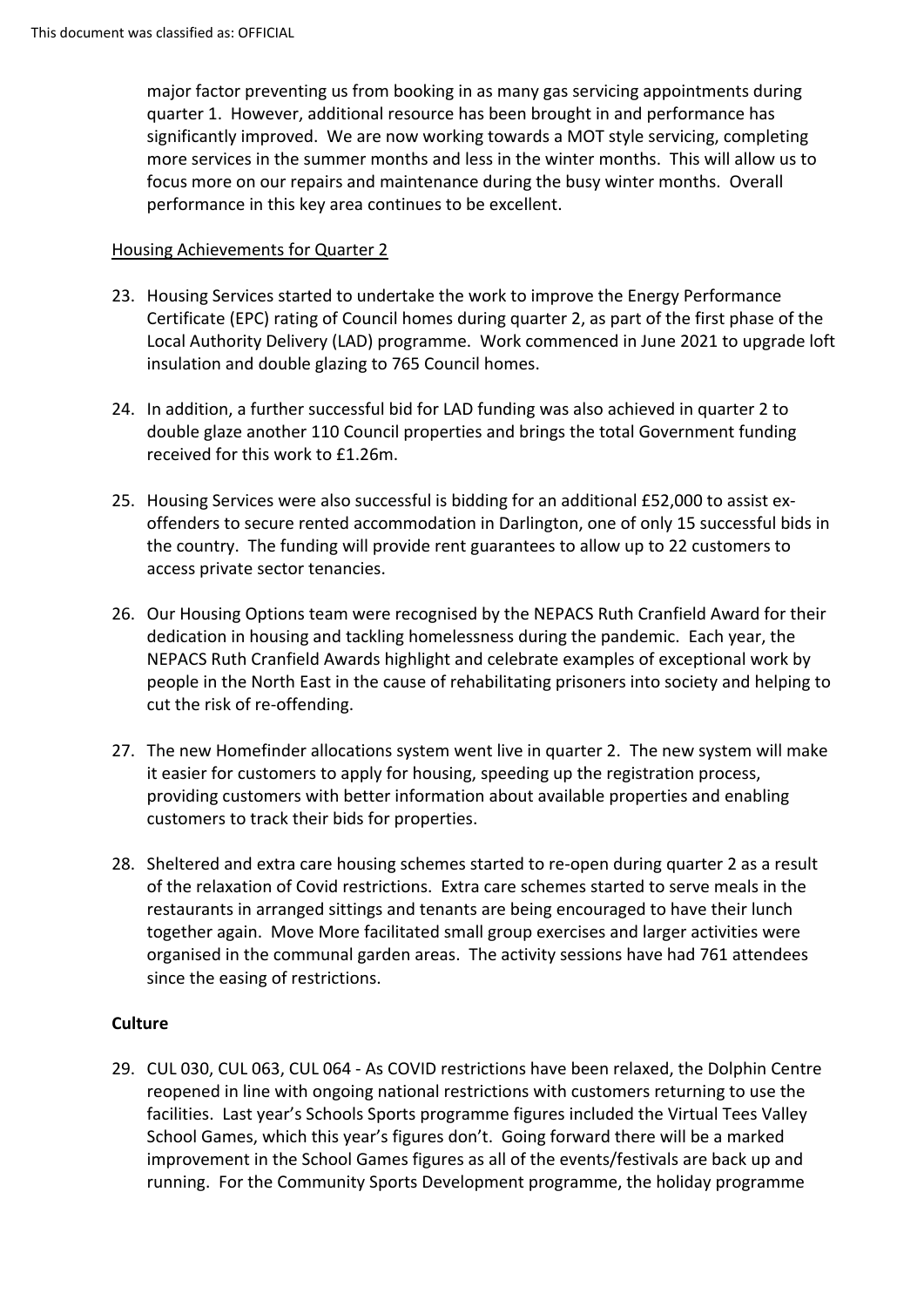which was extremely successful over the summer has seen a marked improvement in this indicator.

### **Public Health**

- 30. PBH 009 Low birth weight of term babies. There has been a decrease in the proportion of low birthweight babies in 2019 compared to 2018 (2.85% to 2.56%). Darlington remains statistically similar to both England and the North East. The table above ranks Darlington's position in comparison to region. Darlington has the 3rd lowest percentage of low birth weight babies compared to the region. The 0-19 year's contract includes a specific action for Health Visitors to visit an expectant mother by 24 weeks of their pregnancy. This visit provides an opportunity to provide the mother with information, advice and support to maximise the mother's health and provide the optimum conditions for a healthy pregnancy. This includes screening for alcohol consumption and smoking as well as access to Healthy Start vitamins including folic acid. Other services in Darlington that are commissioned by the Authority, including stop smoking support and substance misuse, prioritise support for pregnant women. Partner agencies such as local GPs and maternity services also support healthy pregnancies through providing access to high quality maternity care and support for pregnant women. Health professionals also provide pre-conception advice and support for women who are trying for a baby. This includes access to lifestyle advice and support including alcohol consumption, smoking and diet.
- 31. PBH 016 Rate of under-18 conceptions Under 18 years teenage conception rates continue to decrease, following both the national and regional trend. Statistically, Darlington's rate has decreased in recent years and is now 4th lowest compared to the region. The Authority commissions a range of different services which contribute to the continued decrease in teenage conceptions. These include increasing access to and improving uptake of contraception, including Long Acting Reversible Contraception (LARCs), emergency contraception and the provision of condoms. The Authority also works with schools and academies through the Relationships, Education and Sexual Health (RESH) Co-ordinator to coordinate and support the development and provision of high quality Sex and Relationships Education in Darlington and ensure that all schools are ready to meet the new national mandate in the provision of Relationships and Sex Education (RSE) curriculum in the new academic year. Next year, the RESH Coordinator will be refreshing the Teenage Pregnancy and Sexual Health Strategy and action plan.
- 32. PBH 033 Prevalence of smoking among persons aged 18 years and over: Smoking prevalence in over 18s is showing a decrease which is positive. The proportion of adults smoking in Darlington in most recent data (2019) is 13.7% and is 4th lowest compared to the region. The Authority commissions a specialist Stop Smoking Service that offers intensive, evidence based targeted support to those who have been identified as accruing the greatest benefit from quitting. This includes pregnant women, and individuals with high risk of developing diseases such as heart disease, due to their smoking. The Service has been offering virtual appointments and attendance as increased throughout the pandemic. The School Nursing service that the Authority commissions supports schools to provide effective preventative messages for young people, using the PHSE curriculum, to provide them with the knowledge and information about the harms and risks of smoking to prevent new smokers. The Healthy Lifestyle Survey (HLS) also includes questions about the attitudes and behaviours of young people about smoking. The results of the HLS help schools target support and interventions and are used to de-normalise smoking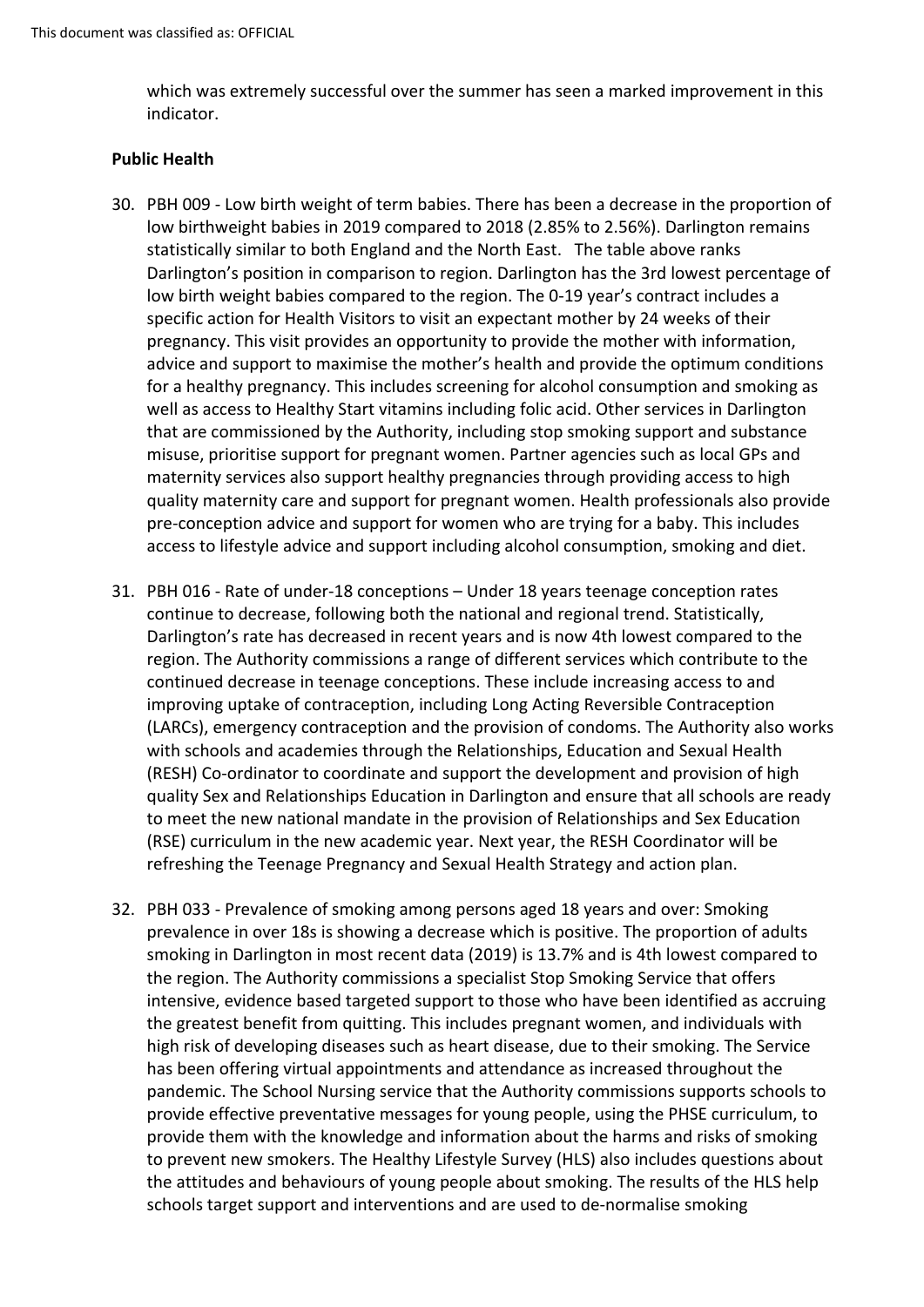behaviours in young people and understand the sources of exposure. Trading Standards work with other agencies including the police and customs to remove the supplies of illicit tobacco in local communities. Illicit tobacco sales and unregulated and remove significant barriers to accessing tobacco particularly for young people and children.

- 33. PBH 044 Alcohol related admissions to hospital: In previous years Darlington has had a greater rate of admissions to hospital due to diseases caused by alcohol consumption compared to England average, but in 2019/20 this has improved and is now statistically similar to the England average and statistically better than the region. Compared to our geographical neighbours in the North East, Darlington has a lower rate of admissions to hospital due to diseases caused by alcohol consumption. The Authority commissions NHS Health Checks where an "Audit C" alcohol screening tool is conducted as part of every NHS Health Check. This can help identify hazardous drinking or alcohol related disorders. GP's can then provide individualised advice and support to the patient or refer them on for specialist treatment. The Council also supports national campaigns aimed at raising awareness and reducing alcohol consumption in the population. Examples include Dry January which was widely promoted by partners and via Council media channels. Wider partnership work with other organisations support this wider awareness work. For those with hazardous or harmful drinking that require support, the Council commissions STRIDE (Support, Treatment Recovery in Darlington through Empowerment) which provides evidence-based interventions to stabilise and support individuals to make the changes in their behaviours that may reduce their harmful drinking and the associated risks. There is evidence that one of the wider effects of the COVID pandemic may be an increase in hazardous drinking within our communities.
- 34. PBH 048 Rate of chlamydia detection per 100,000 young people aged 15 to 24: The latest reported data for 2020 shows there is no significant change (trend based on the most recent 5 points) but is higher than the North East (1,515) and higher than England (1,408). The authority commissions a specialist Sexual Health Service is commissioned. The Service has been working to improve access and screening by targeting younger people under 25 yrs. The Sexual Health Service has recently introduced an online testing service for those over 16years and this has increased the number of people getting tests. The majority of results are feedback within 24hours; positive and negative. If positive people are referred to the Specialist Service for treatment. The School Nursing Service is also working with schools and PHSE leads to ensure that Chlamydia screening is promoted within the PHSE curriculum to young people in schools and colleges in Darlington.
- 35. PBH 052 Antimicrobial Resistance: The rate of reduction of antibiotic prescribing within the local NHS is statistically similar to both England and the North East average. In terms of performance against the North East region, Darlington is 2nd lowest in the ranking. The Tess Clinical Commissioning Group has an action plan to help reduce antibiotic prescribing and is working with individual GP Practices to support them to reduce their prescribing of antibiotics. The CCG is also working with NHS England and other CCGs and hospitals in supporting information campaigns to reduce the demand and expectations for antibiotics from patients for relatively minor and self-limiting illnesses. This includes the regular winter pressures campaigns and plans. The public health team in Darlington continues to support the local CCG, NHS England and the UK Health Security Agency in promoting awareness campaigns such as World Antibiotic Awareness Week and the seasonal influenza vaccination campaigns over the winter period. The Authority's role in providing animal health inspections also supports efforts to reduce AMR through ensuring animal